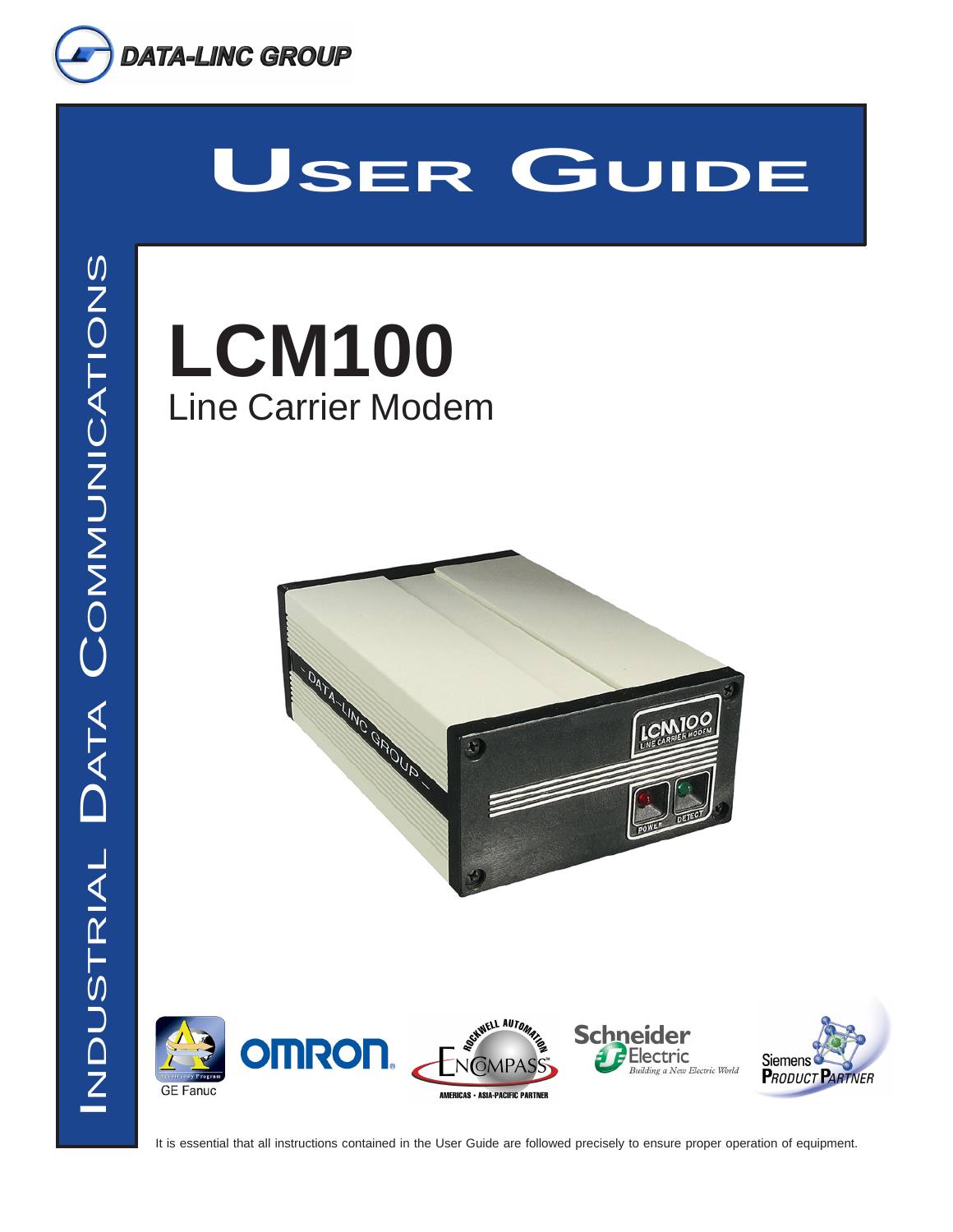# **FCC Information**

Appropriate FCC info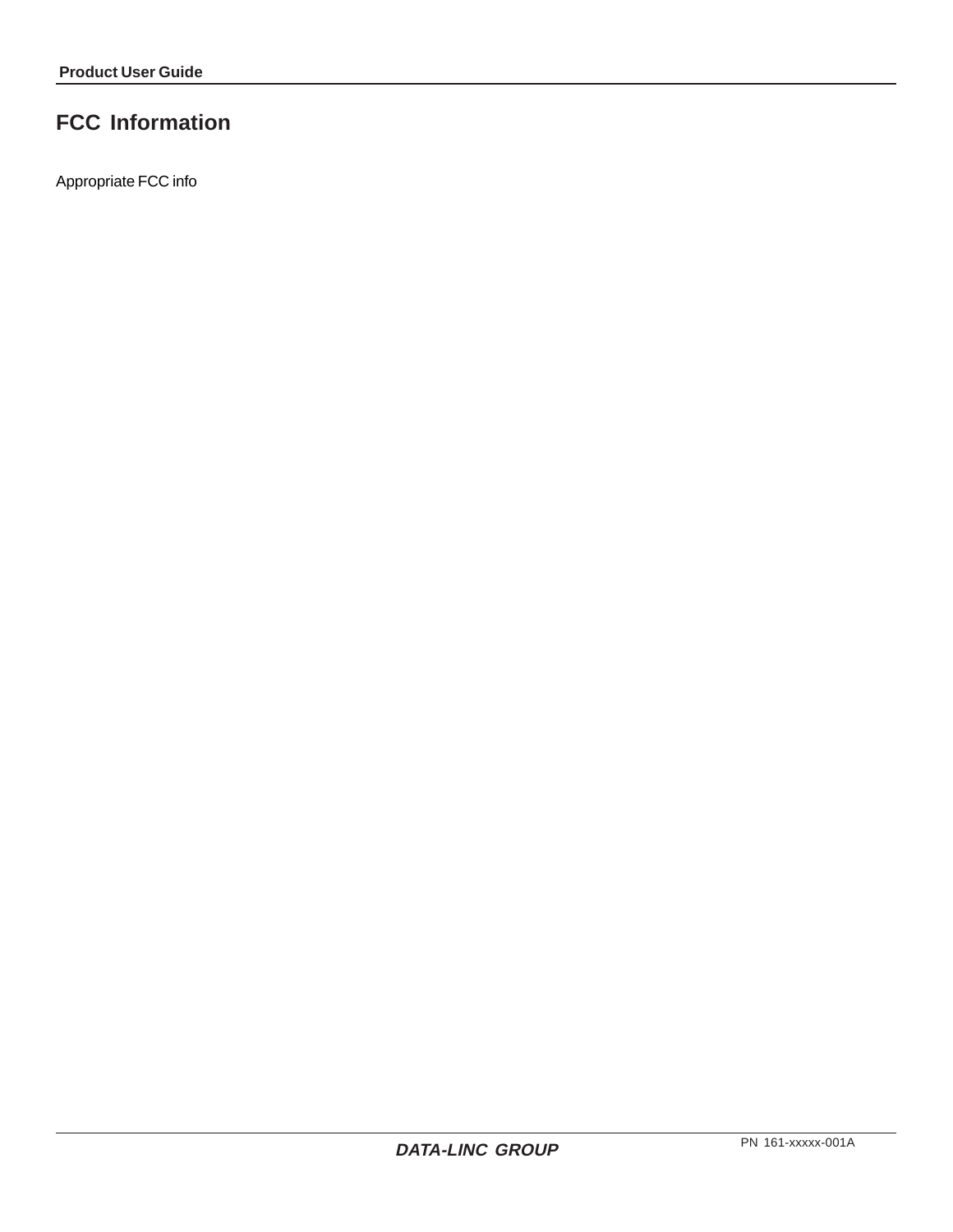



## **Introduction**

In the line carrier system, the hot line supplies current to connected loads and is also used as a *carrier* for data communication between modules. The Data-Linc LCM100 can communicate over the same line in a 240 volt single phase system or on any individual phase of a three-phase system.

**Note:** It will be necessary to have a signal coupler installed to ensure communications over different lines of the 240 volt, single phases system.

In the three-phase power environment, communication will occur freely if both devices are connected on the same phase, but cross-phase communication will require line conditioning by installation of a signal coupler between phases. As shown in Figure 1 below, two signal couplers are sufficient for all cross-plane combinations in a three-phase system. Installation of a signal coupler at the power distribution panel is fully described under the line conditioning section of this manual.



**Figure 1:** Connecting a Signal Coupler, Single Phase System

The green wire is reference (earth) ground. It serves also as chassis ground and reduces equipment susceptibility to RF current, static discharge and interference from fluorescent lamps. The LCM100 system is designed to operate with a reference ground located at the power distribution panel. Reference ground is usually connected to the copy ground bus or to the distribution panel frame.

When the power cord is connected to a three-wire AC power outlet, the bottom round connector serves to ground the chassis, protecting against shock hazard, susceptibility to electro-magnetic interference and possible spurious emissions.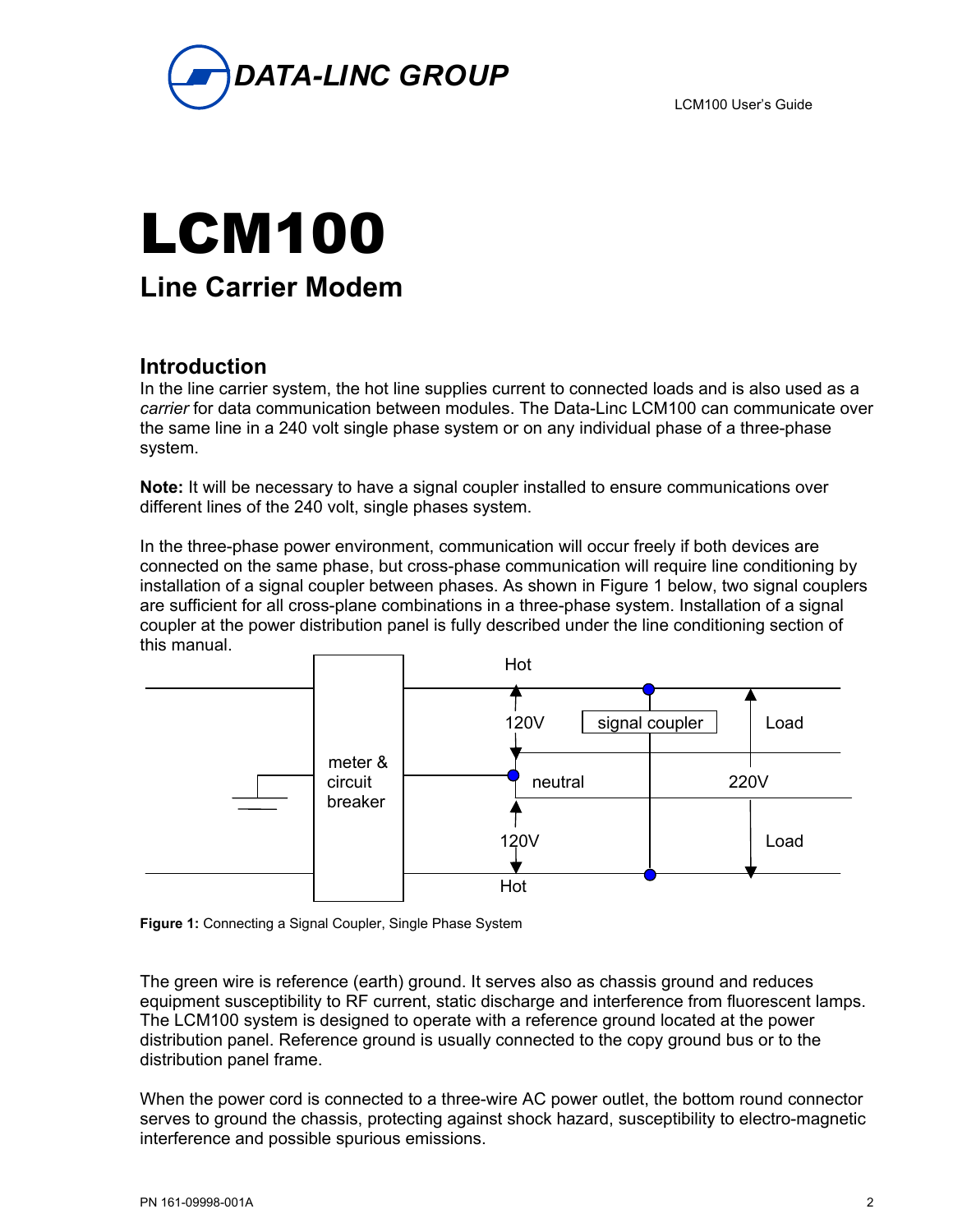

 LCM100 User's Guide **Note:** If a three-to-two-wire adapter is used to connect to a two-wire AC outlet, the ground lead of the adapter must be connected to earth ground to complete the ground system. An open ground connection may cause a communications defect and/or shock hazard.

Line conditioners in the form of isolators, regulators and surge protectors may be present in the computer system in order to provide clean power, especially on non-dedicated lines. The LCM100 has integral surge protection.

**Note:** The LCM100 should not be plugged into isolator or surge protector devices as this may cause signal degradation. If Detect indicators do not illuminate with both units connected to line power, a coupling capacitor may be required for cross-phase communication (see appendix B).

# **Initial Operation**

The LCM100 is completely transparent. This means that once the system is correctly installed, it will not be apparent to the system. Like a cable, it requires no attention other than a reliable connection.

With the modules connected to their respective equipment as previously described, ensure that both module's, Detect and Power indicators are illuminated. Data transfer will occur in both directions as commanded by the interconnected equipment.

Sometimes a random glitch on power lines will cause erroneous data characters to appear at either end of the communications line. This is to be expected, especially during periods when the equipment is idle. Error correction procedures appropriate to your computer operating system can be taken to remove the spuratic characters.

## **Troubleshooting**

The following are methods of eliminating the cause of communication difficulties, which may occur with the LCM100.

#### **Fuses**

Each module has a fuse located internally. Replace only with a fuse of similar rating of  $\frac{1}{2}$  amp 3 AG.

#### **Troubleshooting Technique**

If communication difficulties are encountered, first check for proper cable connections at the power receptacles, and at both RS-232C interface cables. An indication of faulty FSK communication between modules is a missing Detect indicator at either module. An indication of faulty power line connection is the missing power indicator at either module.

To isolate a communications problem from the RS-232C interface, simply connect the equipment directly, without going through the LCM100 modules. If the problem persists, then the defect probably lies within the equipment and not the LCM100.

To isolate line carrier problems from the power distribution circuits, connect each module's power receptacle into a common power distribution circuit—for example, at the same outlet or through an extension cord. If communications occur at one outlet, but not at another, then the problem is probably due to lack of coupling between phases.

**Note:** The LCM100 does not use the handshake lines; therefore, communication protocol codes will possibly need to be implemented in order for the LCM100 to operate effectively.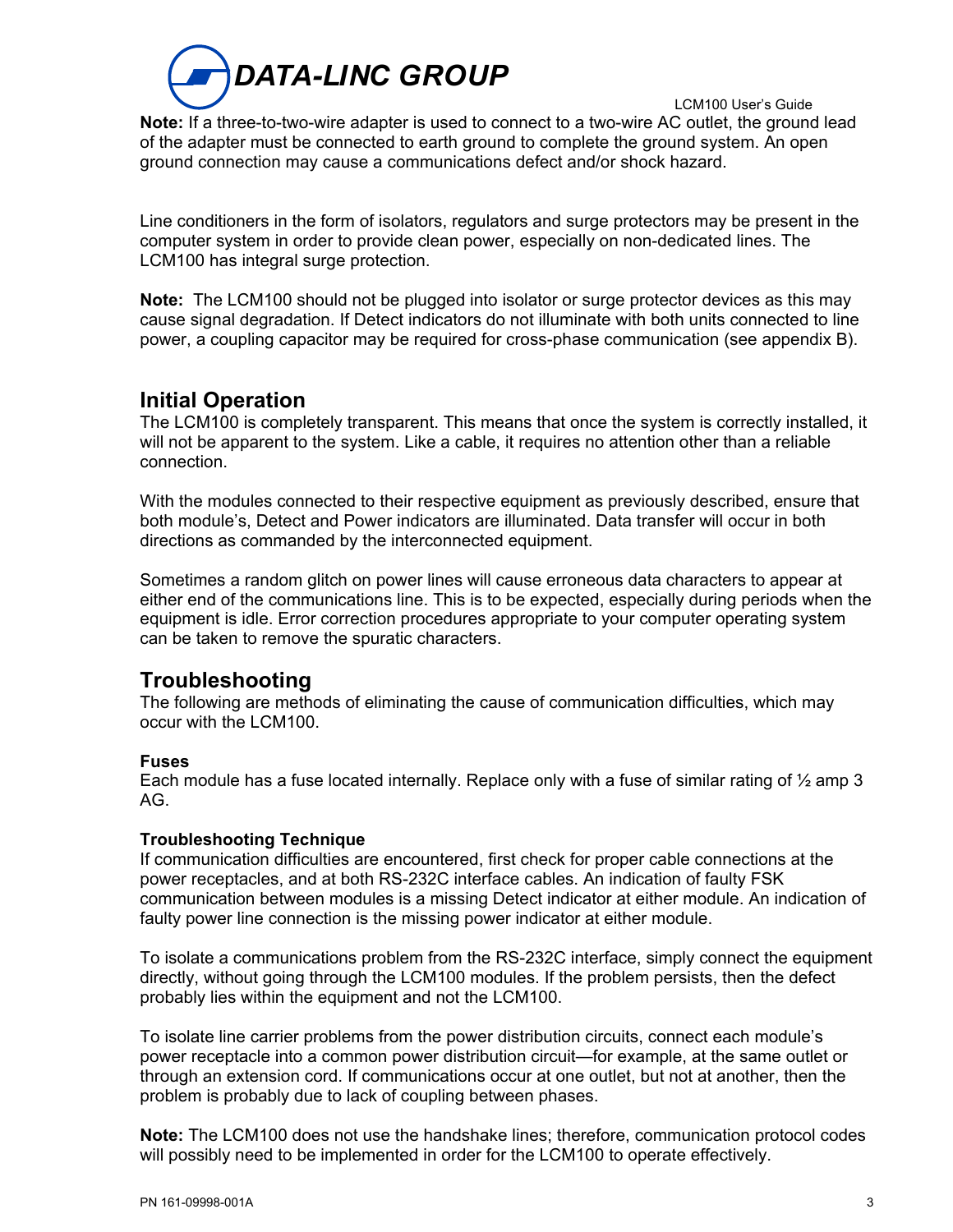



#### **Fault Tree Legend**



Rectangle denotes an event which results from compensation of fault events through the input of an OR gate

Basic fault event

OR gate denotes that an output event occurs if any one or more of the input events occur.

**Figure 2:** Fault Tree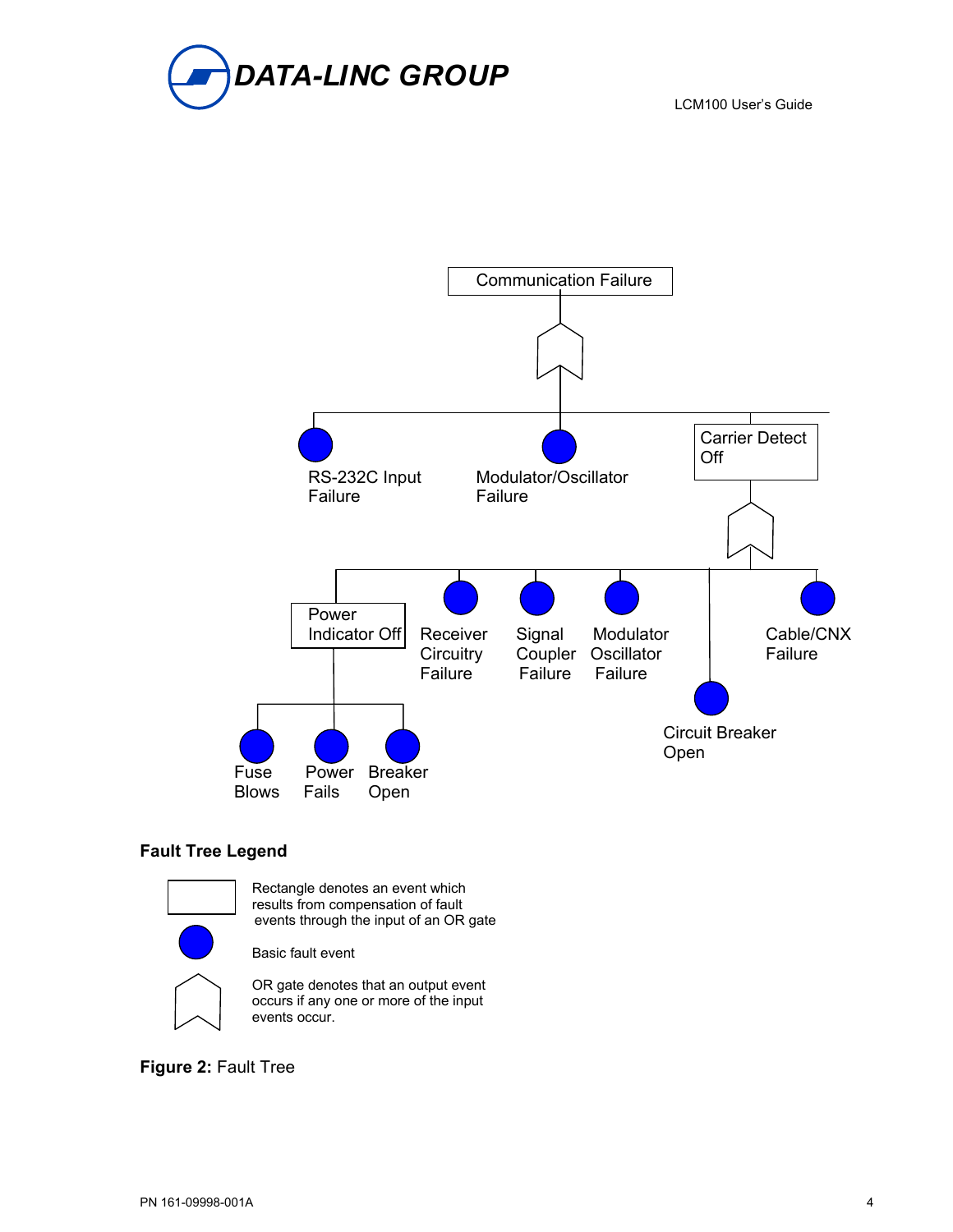



# **LCM100 Technical Specifications**

| Power requirements         | 120 volts at +/- 10%, 50-60 Hz, 4.5 watts. Power is on when<br>module(s) are connected                                                                       |
|----------------------------|--------------------------------------------------------------------------------------------------------------------------------------------------------------|
| Data Rate                  | Up to 9600 baud                                                                                                                                              |
| Data Formats               | Any serial asynchronous format up to 9600 baud                                                                                                               |
| Operation                  | <b>Full Duplex</b>                                                                                                                                           |
| <b>Receive Sensitivity</b> | 20 millivolts                                                                                                                                                |
| <b>Transmit Level</b>      | 250mW into 3 ohms                                                                                                                                            |
| Interface                  | EIA RS-232C Interface Standard                                                                                                                               |
| <b>Mating Connectors</b>   | Female, DB-25P                                                                                                                                               |
| <b>FSK Carrier</b>         | Highband: Space 150 kHz, Mark, 156.5 kHz<br>Lowband: Space 100 kHz, Mark, 106.5 kHz<br>Bandwidth: 10 kHz                                                     |
| Indicators                 | Power: Red LED indicates power on<br>Carrier Detect: Green LED indicates carrier signal is being<br>received over power line from other module               |
| Environment                | Operating Temperature: $32^{\circ}$ to $158^{\circ}$ F (0 to 70 $^{\circ}$ C)<br>Storage: -40to 185 F (-40° to 85 C)<br>Humidity: Up to 90% (non-condensing) |
|                            | 7.25" x 4.85" x 2.55" (184mm x 123mm x 64mm)                                                                                                                 |
| Dimensions                 |                                                                                                                                                              |

# **Technical Support**

Data-Linc Group maintains a fully trained staff of service personnel who are capable of providing complete product assistance. They can provide you with technical, application and troubleshooting, spare parts and warranty assistance. Our technical staff are based in Redmond, Washington USA and may be reached at 425.882.2206 or email support@data-linc.com

# **Product Warranty**

Data-Linc Group warrants equipment of its own manufacture to be free from defects in material and workmanship for one year from date of shipment to original user. Data-Linc Group will replace or repair, at our option, any part found to be defective. Buyer must return any part claimed defective to Data-Linc Group, transportation prepaid.

## **Return Material Authorization**

If a part needs to be sent to the factory for repair, contact Data-Linc Group's corporate office and request a Return Material Authorization (RMA) number. The RMA number identifies the part and the owner and must be included with the part when shipped to the factory.

# **Contact Information**

#### **Data-Linc Group**  3535 Factoria Blvd. SE Suite 100 Bellevue, WA 98006

 Telephone: 425.882.2206 Fax: 425.867.0865 Email: [info@data-linc.com](mailto:info@data-linc.com) Web site: [www.data-linc.com](http://www.data-linc.com/)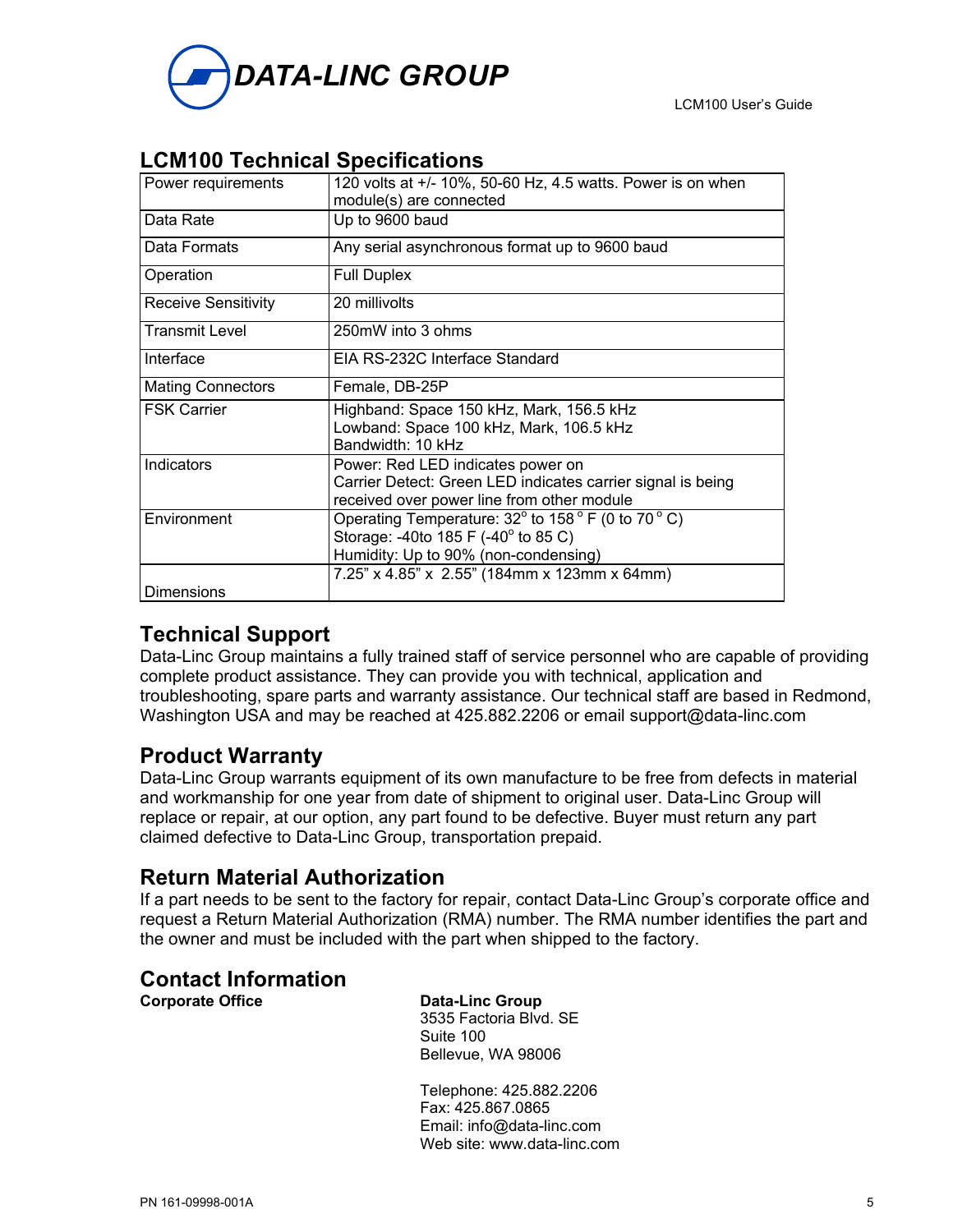

# **Appendix A**

# **RS-232 Connector Pin Assignments**

Both modules of the LCM100 have female DB-25 connectors which can be directly connected to DTE and DCE equipment. All output levels are a minimum of +6 volts when active and a maximum of –6 volts when inactive, measured in a 3k ohm load. Inputs will sink 10Ma and have a typical turn-on threshold of +1.25 volts and a turn-off threshold of +0.8 volts.

| J <sub>2</sub> |                                                                                                                          |
|----------------|--------------------------------------------------------------------------------------------------------------------------|
| Pin            | <b>Description</b>                                                                                                       |
| $\mathbf{1}$   | Ground                                                                                                                   |
|                | In the RS-232C environment, this line provides a safety frame ground for                                                 |
|                | RS-232 equipment.                                                                                                        |
| $\overline{2}$ | <b>Transmit Data (Output)</b>                                                                                            |
|                | This line transfers data to the RS-232C device.                                                                          |
| 3              | <b>Receive Data (Input)</b>                                                                                              |
|                | This line accepts data input from the RS-232C device.                                                                    |
| $\overline{4}$ | <b>Request to Send</b>                                                                                                   |
|                | Request to send output; indicates that the terminal is ready to transmit data.                                           |
|                | This line is enabled, pulled up to $+12$ volts through a 4.7K ohm resistor.                                              |
| 5              | <b>Clear to Send</b>                                                                                                     |
|                | Clear to Send input; acknowledges that the terminal may begin                                                            |
|                | transmission. This line is enabled, pulled up to +12 volts through a 4.7K ohm                                            |
|                | resistor.                                                                                                                |
| 6              | Data Set Ready                                                                                                           |
|                | Data Set Ready input; acknowledges that the remote device is on and                                                      |
|                | operational. This line is enabled, pulled up to +12 volts through a 4.7K ohm<br>resistor.                                |
| $\overline{7}$ |                                                                                                                          |
|                | <b>Signal Ground</b><br>This line provides a common signal connection.                                                   |
| 8              | <b>Carrier<sup>2</sup></b> Detect (Output)                                                                               |
|                |                                                                                                                          |
|                | This line is a high level (+12 VDC) when carrier is detected, and a low level<br>(-12 VDC) when carrier is not detected. |
|                |                                                                                                                          |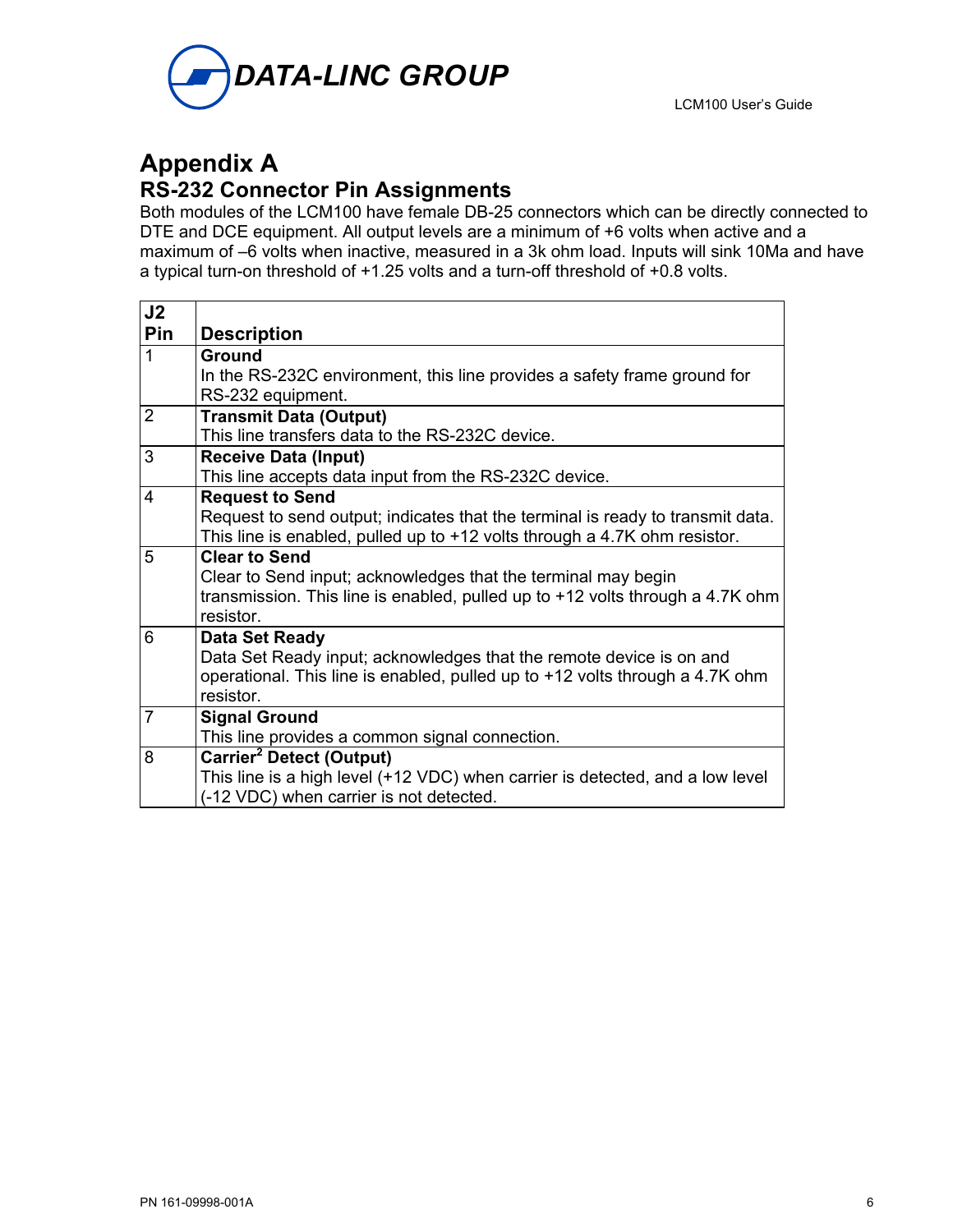

# **Connector J2 (Female)**

Please note that male pin numbering is a mirror image of the female connector depicted below:

 13 12 11 10 9 8 7 6 5 4 3 2 1  $\bullet\bullet\bullet\bullet\bullet\bullet$  $\bullet$  $\overline{\bullet}$  $\bullet\bullet$  $\bullet\hspace{0.1cm} \bullet\hspace{0.1cm} \bullet\hspace{0.1cm} \bullet$  $\bullet$  $\bullet$ 

25 24 23 22 21 20 19 18 17 16 15 14

**Figure 3:** DB-25P J2 Connector Pins

| J <sub>2</sub><br>Pin | <b>Description</b>                                                                                                                                                                           |
|-----------------------|----------------------------------------------------------------------------------------------------------------------------------------------------------------------------------------------|
| $9 - 19$              | Pins 9-19 are unused, open.                                                                                                                                                                  |
| 20                    | <b>Data Terminal Ready</b><br>Data Terminal Ready output; indicates that the terminal is on and<br>operational. This line is enabled, pulled up to +12 volts through a 4.7K ohm<br>resistor. |

#### **Notes**

- 1. On the LCM100-1 module pin 8 is not carried at the connector through P3 because most computers provide this signal. Pin 8 may be carried to the connector, if desired.
- 2. On the LM100-2 module, the carrier detect signal is available at the connector because the interconnected equipment is receiving a signal. Pin 8 may be disconnected at P3, if desired.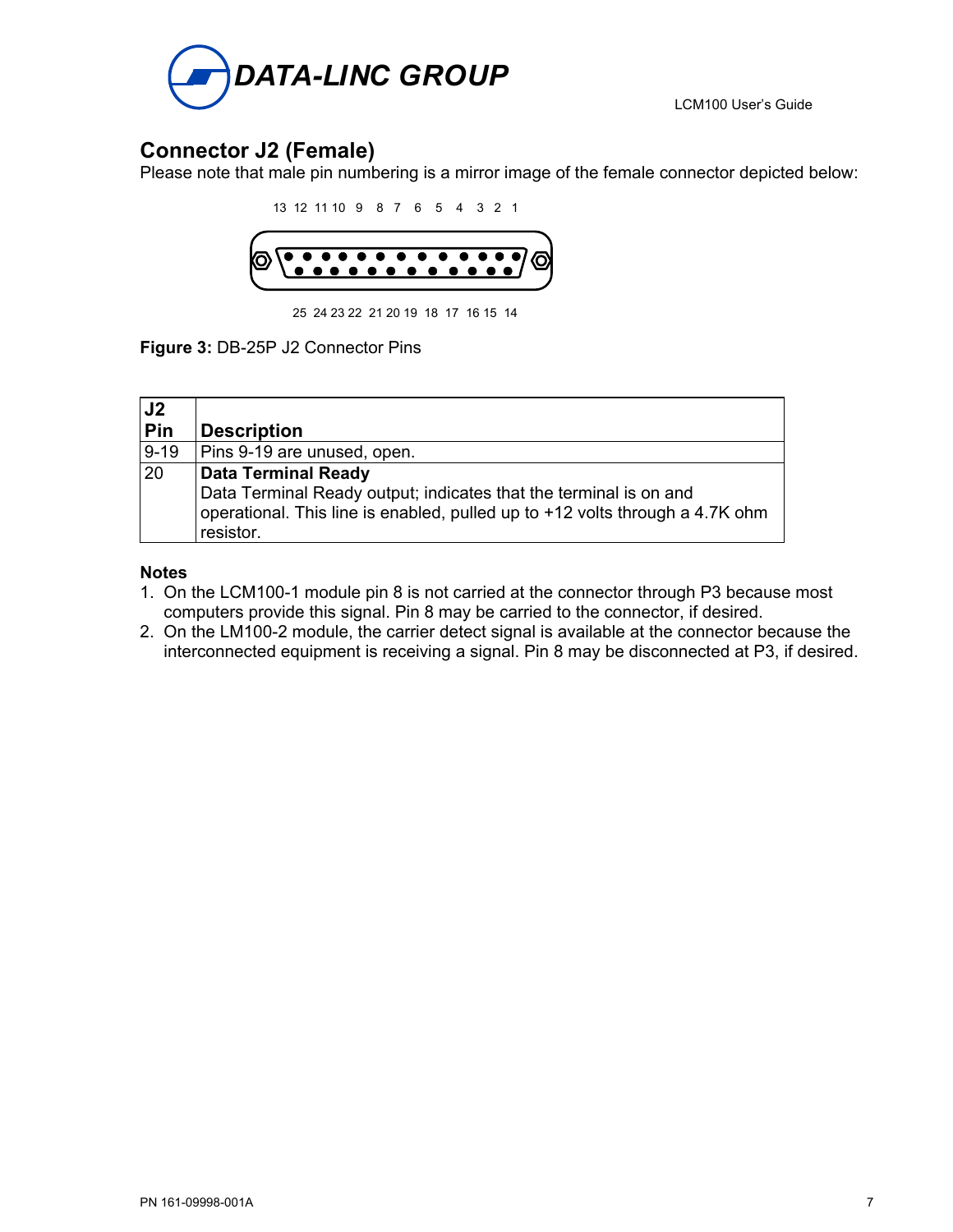

# **Appendix B Line Conditioning**

In some industrial installations, power lines must be conditioned to prevent the FSK signal from being shunted by distributed capacitance possibly associated with other loads connected to the line. Motors and transformers, for example, may have very high distributed capacitance. Adequate communication in such circumstances may require: 1) installation of signal couplers at the power distribution panel to provide a low impedance path between different hot lines; 2) isolation of noisy equipment or equipment that presents a low impedance to high frequency signals, such as some power line filters commonly used with computer equipment.

# **Signal Couplers**

One signal coupler is sufficient for all cross-phase communications in a signal phase system. See Figure 4 below:



**Figure 4:** Signal Coupler in Three Phase Systems